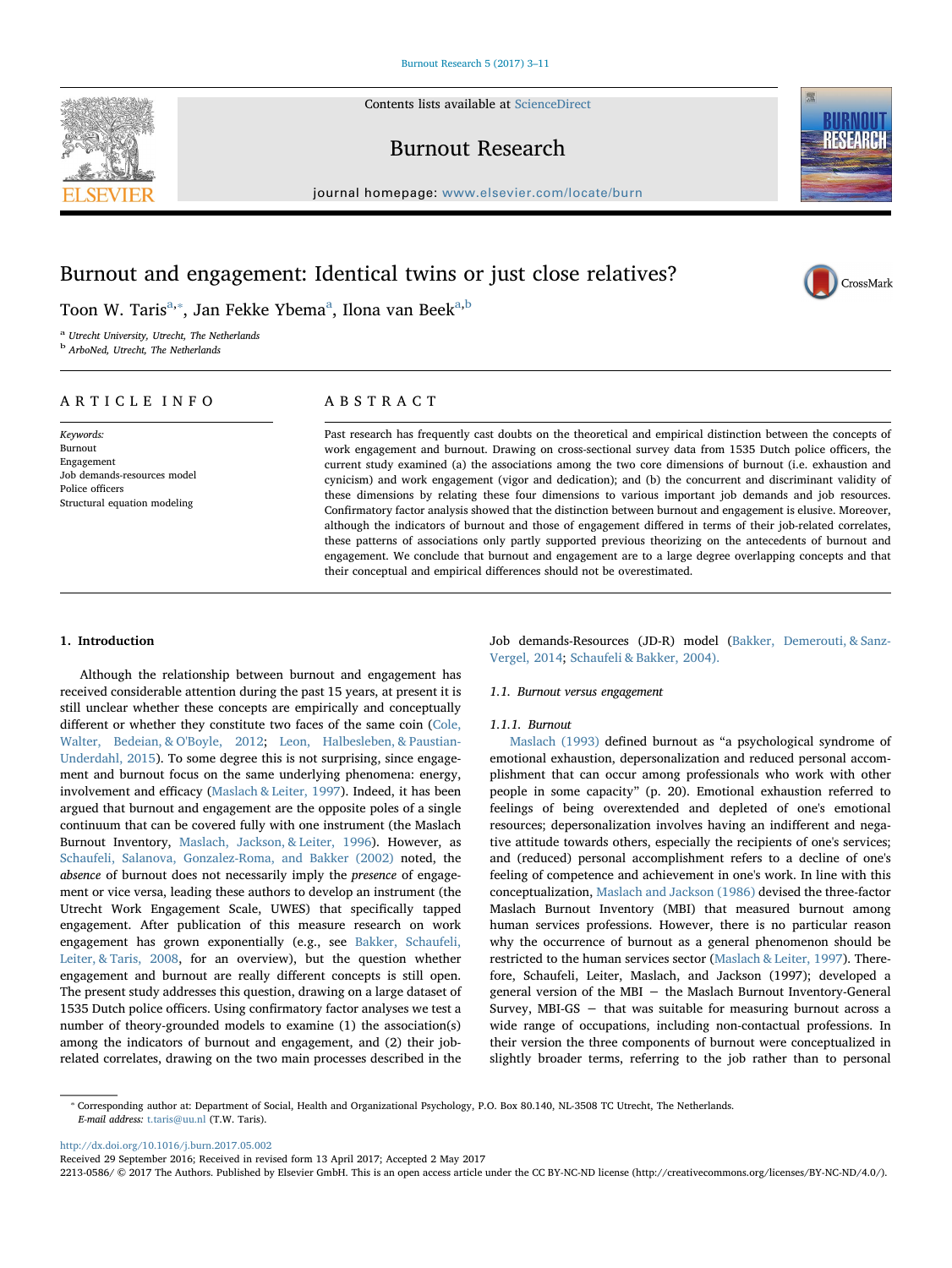relationships that could be part of that job ([Maslach, Schaufeli, & Leiter,](#page-8-8) [2001\)](#page-8-8). The structure of the MBI has been examined in a number of factor-analytic studies (among others, [Schaufeli et al., 2002;](#page-8-4) [Schutte,](#page-8-9) [Toppinen, Kalimo, & Schaufeli, 2000;](#page-8-9) [Taris, Scheurs, & Schaufeli,](#page-8-10) [1999\)](#page-8-10). These studies showed that the three dimensions of the MBI could be distinguished empirically and that the association between exhaustion and depersonalization (or cynicism, as this dimension was labeled in the MBI-GS) was especially strong, leading [Schaufeli et al.](#page-8-4) [\(2002\)](#page-8-4) to conclude that these two concepts constituted the "core" of burnout.

#### 1.1.2. Engagement

In the slipstream of the positive psychology movement that evolved around the turn of the century (e.g., [Seligman & Csikszentmihalyi,](#page-8-11) [2000\)](#page-8-11), Maslach, Schaufeli and colleagues supplemented the concept of burnout (which represents a negative psychological state) with its positive antithesis: work engagement ([Maslach et al., 2001\)](#page-8-8). Their work on this concept took two paths. On the one hand, [Maslach and Leiter](#page-8-2) [\(1997\)](#page-8-2) argued that burnout can be seen as an erosion of engagement, with energy turning into exhaustion, involvement turning into cynicism, and efficacy turning into ineffectiveness. Thus, engagement is characterized by energy, involvement and efficacy, the direct opposites of the three burnout dimensions. By implication, engagement can be measured by the MBI; phenomenologically, burnout and engagement are conceptual twins in that they are the opposite poles of a continuum that is fully covered by the MBI ([Maslach et al., 2001](#page-8-8)).

On the other hand, [Schaufeli et al. \(2002\)](#page-8-4) argued that engagement could not be measured in terms of the MBI, since the absence of burnout does not automatically imply the presence of engagement. To tap engagement, the Utrecht Work Engagement Scale (UWES) was developed. Schaufeli et al. defined engagement as a persistent, positive affective-motivational state of fulfillment that is characterized by three dimensions: vigor (i.e., high levels of energy, resilience and persistence), dedication (i.e., involvement, feelings of significance, pride and inspiration) and absorption (a pleasant state of immersion in one's work). To a large degree this conceptualization covers the same underlying dimensions as burnout: exhaustion and vigor both refer to the energetic component of worker well-being, while cynicism/depersonalization and dedication both refer to commitment. There is no analogue for absorption in the MBI, and it remains unclear whether this dimension really taps engagement ([Taris, Schaufeli, & Shimazu, 2009](#page-8-12)). In practice, many studies focusing on engagement include only the vigor and dedication dimensions, arguing that these constitute the core of engagement.

# 1.1.3. Engagement versus burnout: factor-analytic evidence

Several researchers have examined the structure of the UWES, frequently in conjunction with that of the MBI to examine the degree to which both concepts could be distinguished empirically. For example, [Schaufeli et al. \(2002\)](#page-8-4) found in a two-sample study among Spanish undergraduate students and employees working for public and private companies that a two-factor model with exhaustion and cynicism loading on one factor and vigor, dedication, absorption and professional efficacy loading on the other fitted the data best; a result that was later confirmed by [Schaufeli and Bakker \(2004\)](#page-8-5) in a study among employees from four different Dutch service organizations and [Schaufeli, Taris, & Van Rhenen, \(2008\)](#page-8-13) in a sample of Dutch telecom managers. In a factor-analytic study among two university student samples, a Spanish convenience sample and a sample of employees working with information and communication technologies, [Schaufeli](#page-8-14) [and Salanova \(2007\)](#page-8-14) also found that efficacy loaded on engagement. In this study, the two central burnout dimensions (exhaustion and cynicism) were complemented with a novel inefficacy scale, suggesting that the professional efficacy-dimension of the MBI can be considered an indicator of engagement.

among Dutch call center employees, administrative staff of a pension fund and employees of an insurance company, [Gonzalez-Roma,](#page-8-15) [Schaufeli, Bakker, and Lloret \(2006\)](#page-8-15) found that the associations among the items of the four dimensions of engagement and burnout (vigor, dedication, exhaustion and cynicism) were accounted for by two bipolar dimensions, namely "energy" (accounting for the items of vigor and exhaustion) and "identification" (accounting for the items of dedication and cynicism), respectively. Similar findings (using confirmatory factor analysis) were reported by [Demerouti, Mostert, and](#page-8-16) [Bakker \(2010\)](#page-8-16) for a sample of South African construction workers. Thus, this research suggests that when focusing on their core dimensions, burnout and engagement cover the same two underlying dimensions, as suggested earlier by [Maslach et al. \(2001\).](#page-8-8)

# 1.1.4. Correlates with other concepts

Apparently, factor-analytic studies show that the distinction between burnout and engagement is perhaps not as clear-cut as would be desirable. Another way to examine whether burnout and engagement tap different concepts is to focus on their associations with other variables. One model that is relevant to this issue is the Job demands-Resources (JD-R) model ([Bakker et al., 2014](#page-7-1); [Demerouti, Bakker,](#page-8-17) [Nachreiner, & Schaufeli, 2001;](#page-8-17) [Schaufeli & Bakker, 2004](#page-8-5)). This model distinguishes between two basic categories of job characteristics: job demands and job resources. Job demands are defined as "those physical, social, or organizational aspects of the job that require sustained physical or mental effort and are therefore associated with certain physiological and psychological costs" ([Demerouti et al., 2001; p. 501](#page-8-17)). Job resources refer to "those physical, social or organizational aspects of the job that [are] functional in achieving work goals; [that] reduce job demands and the associated physiological and psychological costs; [and/or] stimulate personal growth and development" (p. 501).

Although the distinction between these two categories has been criticized for being overly parsimonious (e.g., no distinction was made between "challenge" and "hindrance" demands, [Crawford,](#page-8-18) [LePine, & Rich, 2010;](#page-8-18) [Taris, Leisink, & Schaufeli, in press](#page-8-19)), the model has become the gold standard in examining the associations between work characteristics and worker well-being in general (and burnout and engagement in particular). The core of the JD-R model consists of two largely independent processes. The energetic or health impairment process holds that the relation between job demands and outcomes (especially health) is mediated by strain (e.g. burnout). The motivational process links job resources to positive outcomes (especially performance), proposing that this relation is mediated through work engagement. Note that there are several versions of the JD-R model around, differing in sometimes subtle ways. Most importantly, different versions of the JD-R vary in two main respects:

(1) the outcomes considered and their interrelations.The first formulation of the JD-R model ([Demerouti et al., 2001](#page-8-17)) distinguished between exhaustion and disengagement. The latter is a dimension of burnout that "closely resembles" (p. 500) the cynicism dimension of the MBI-GS, and was assumed to be an outcome of the presence or absence of job resources. However, in later versions of the JD-R model both burnout dimensions were considered as outcomes of the energetic/health impairment process, i.e. as outcomes of job demands, with work engagement taking the place of disengagement (e.g., [Schaufeli & Bakker, 2004\)](#page-8-5). Further, exhaustion has been considered an antecedent of disengagement [\(Bakker,](#page-7-2) [Demerouti, & Verbeke, 2004\)](#page-7-2), but in other instances the usually substantial association between strain and motivation was not interpreted causally anymore ([Bakker & Demerouti, 2007\)](#page-7-3). Further, later versions of the JD-R model tended to focus on relatively broad categories of outcomes, with burnout being only one form of job strain and work engagement representing an instance of the broader class of motivational behaviors (e.g., [Bakker & Demerouti,](#page-7-3) [2007](#page-7-3));

In an interesting three-sample study using item-response theory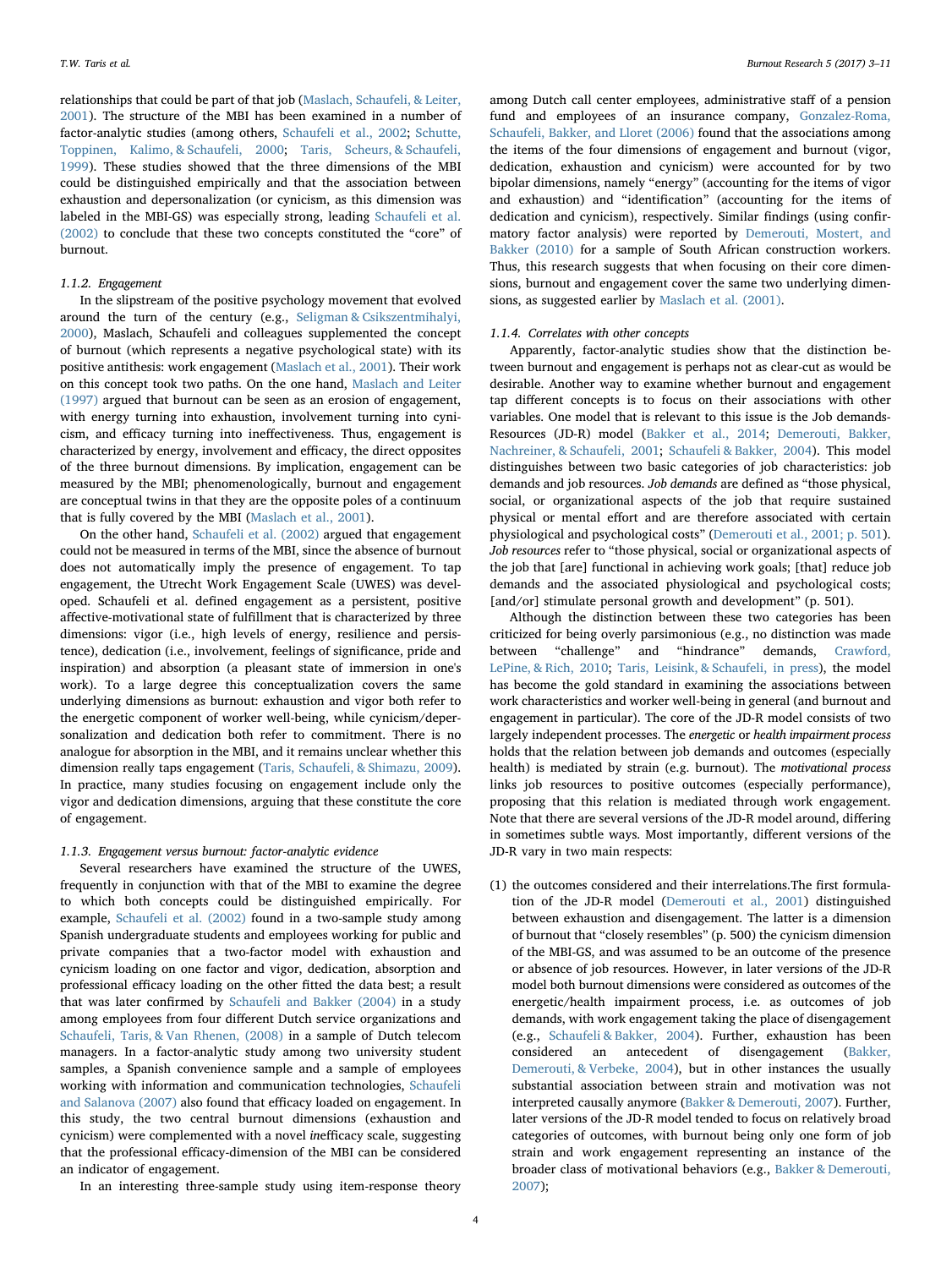(2) the role of demands and resources. The earliest version of the model [\(Demerouti et al., 2001\)](#page-8-17) proposed that resources were exclusively linked with disengagement. However, [Schaufeli and Bakker \(2004\)](#page-8-5) did not only include an effect from job resources on engagement, but also a direct effect from resources on burnout that did not return in later incarnations of the model (e.g., [Bakker et al., 2014](#page-7-1)). In these later versions of the model the main effect of resources on burnout was replaced with two interaction effects, with demands moderating the effect of resources on "motivation" and resources moderating the effect of demands on "strain". This also means that the simple main effect of demands on exhaustion (or strain) proposed by [Demerouti et al. \(2001\)](#page-8-17) was assumed to be contingent upon the level of resources present on the job.

Basically, this overview shows that there is no single version of the JD-R model. Yet, at the heart of all versions of the JD-R model lie two main effects, namely the effects of demands on strain/burnout and that of resources on motivation/engagement, suggesting that these two effects constitute the core of the model. Therefore, in this study we focus on these two main effects when referring to the JD-R model.

If these two main assumptions of the JD-R model hold up, the indicators of work engagement should primarily (and preferably exclusively) be related to the job resources included in this study, while the burnout indicators should primarily (and preferably exclusively) be associated with the job demands studied here. If present, such differential patterns of correlates would provide a strong indication that burnout and engagement tap into different nomological frameworks and, hence, that − in spite of their conceptual resemblance − they are different concepts. Conversely, if burnout and engagement show similar patterns of correlates, there would be further reason to doubt whether they really present two different constructs (cf. [Cole et al., 2012](#page-8-0)).

# 1.2. The current study

Based on these considerations, the present study addresses two main questions. (1) To what extent are burnout and engagement separate constructs? To this aim, we compare several confirmatory factoranalytic models for the associations among the items of four selected dimensions of burnout and engagement. Specifically, previous research has demonstrated that vigor and dedication constitute the two core elements of engagement and that the absorption dimension is less central to this concept (for example, see [Bakker et al., 2008;](#page-7-0) [Demerouti,](#page-8-16) [Mostert, & Bakker, 2010](#page-8-16)). Similarly, exhaustion and cynicism are considered the two central dimensions of the burnout concept, as opposed to its third dimension, professional efficacy ([Demerouti et al.,](#page-8-16) [2010; Gonzales-Roma et al., 2006; Lee & Ashforth, 1996](#page-8-16)). Insofar as there is overlap among engagement and burnout, this overlap is especially likely to occur for exhaustion and vigor (and dedication and cynicism), because these dimensions were construed as each other's conceptual antipodes ([Schaufeli et al., 2008\)](#page-8-13). Thus, examining the distinction among these specific dimensions is especially important. In the present study we therefore focus on the four central dimensions of burnout and engagement: exhaustion and cynicism for burnout, and vigor and dedication for engagement. (2) To what extent are these four core dimensions of burnout and engagement differentially related to job demands and job resources? Drawing on the JD-R model, we expect that the two burnout indicators will primarily be related to the job demands included in this study, such that higher demands are associated with higher scores on the burnout indicators (Hypothesis 1). Conversely, the two indicators of engagement should primarily be related to the job resources studied here, such that higher levels of resources are associated with higher scores on the indicators of engagement (Hypothesis 2).

### 2. Method

# 2.1. Sample and procedure

A cross-sectional on-line survey study was carried out in the national Dutch police force at the request of the Dutch Scientific Research and Documentation Centre, which is part of the Dutch Ministry of Security and Justice. At the time of collecting the data (2013), the Dutch police force consisted of 26 regional corps incorporating slightly more than 51,000 employees in total. Of these, 24 agreed to participate. A stratified random sample of 4224 employees was drawn from the files of the participating corps, making sure that each of six predefined main task groups of the Dutch police force (together covering all jobs in the corps) would be sufficiently well represented in the data. As some of the information in the files of the participating corps was outdated, 3740 employees received an invitation to participate by email. This message introduced the aim of the study, indicated that participation was anonymous and that participation was endorsed by the Dutch ministry of Security and Justice, and provided a link to the questionnaire.

In total 1535 employees completed the questionnaire fully (41.0% response rate), which was considered acceptable (compare [Baruch & Holtom, 2008\)](#page-8-20). Participants' age ranged from 19 to 64 years  $(M = 43.3, SD = 11.7)$ , 62% were male and 38% female. The educational level was low (some vocational schooling at most) for 25%, middle (middle level of vocational schooling) for 55%, and high (college and university degree) for 20%. As intended, all ranks and jobs in the police force were included in the study: 25% were administrative or technical personnel, 16% were junior police officer, 17% senior police officer, 24% were sergeant, 12% were (chief) inspector, and 6% were (chief) commissioner. This distribution corresponded well with the percentages of employees in the population in each of these six groups. Participants had worked in the police force for 0–44 years ( $M = 17.8$ ,  $SD = 12.7$ ), and had held their current position for 0–38 years ( $M = 6.1$ ,  $SD = 5.7$ ). Nonresponse analysis revealed that especially male and younger (< 25 years old) participants were slightly overrepresented in the sample as compared to the target population, but also that these differences were relatively small (4.3% at most, cf. [Van Beek, Taris, & Schaufeli, 2013](#page-8-21)).

#### 2.2. Variables

To maximize the relevance of the questionnaire, the choice for the specific concepts included in this study was based on a series of semistructured qualitative interviews with 20 members of the different strata in the target group [\(Van Beek et al., 2013\)](#page-8-21). The results of the qualitative part of the study − including an inventory of concepts to be included in the online questionnaire − were discussed with and approved by a small team of experts in the area of policing and occupational health psychology who served as a sounding board for the study.

#### 2.2.1. Burnout and engagement

Burnout was measured with 9 items of the Dutch version of the Maslach Burnout Inventory-General Survey ([Schaufeli & Van](#page-8-22) [Dierendonck, 2000](#page-8-22)). Five items tapped exhaustion, including "I feel mentally exhausted by my work". Four items measured cynicism, with "I doubt the usefulness of my work" as a typical item. These concepts tap the two central aspects of burnout (cf. [Schaufeli & Taris, 2005](#page-8-23)). Work engagement was measured with 6 items from the short version of the Utrecht Engagement Scale [\(Schaufeli, Bakker, & Salanova, 2006](#page-8-24)). Three items tapped vigor (including "At my work, I feel bursting with energy"), three other items measured dedication ("I am enthusiastic about my work"). These two concepts tap the core of engagement ([Bakker, Schaufeli, Leiter, & Taris, 2008\)](#page-7-0). All items tapping burnout and engagement were measured on 7-point scales, ranging from 0 ("never")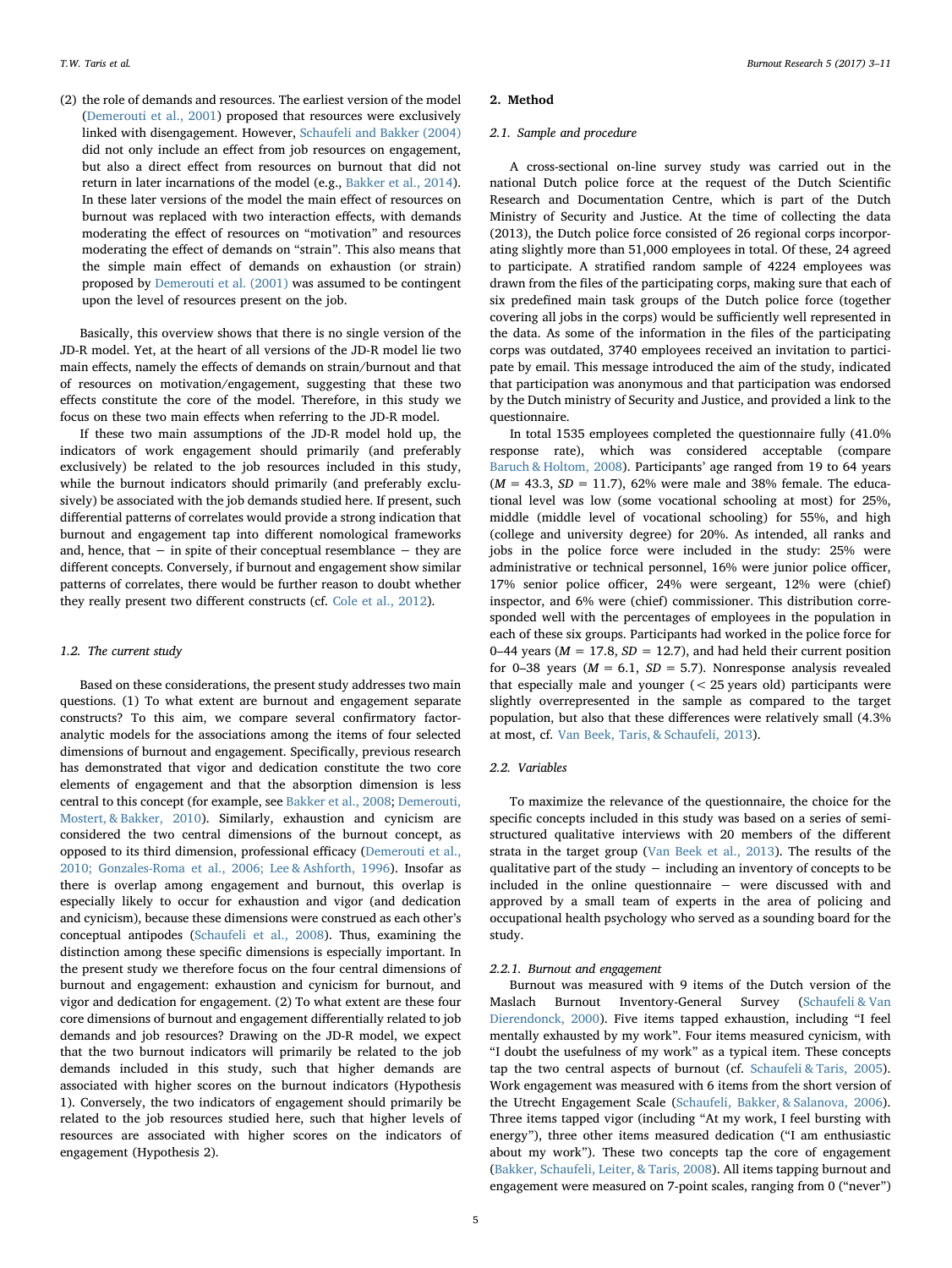#### T.W. Taris et al. *Burnout Research 5 (2017) 3–11*

#### <span id="page-3-0"></span>Table 1

Job demands and job resources; number of items, reliabilities, means and standard deviations.

| job demands <sup>5</sup>               | $#$ items | example item                                                                       | α    | M    | SD   |
|----------------------------------------|-----------|------------------------------------------------------------------------------------|------|------|------|
| Workload <sup>2</sup>                  |           | Do you have to work very fast?                                                     | 0.86 | 2.59 | 0.77 |
| administrative demands <sup>3</sup>    | 6.        | At my work there are many unnecessary rules and prescriptions                      | 0.84 | 3.40 | 0.75 |
| mental demands <sup>2</sup>            |           | Do you find your work mentally demanding?                                          | 0.80 | 3.86 | 0.66 |
| emotional demands <sup>2</sup>         |           | Do you get into emotionally demanding situations at work?                          | 0.75 | 2.46 | 0.73 |
| role uncertainty <sup>2</sup>          |           | Do you know exactly what your responsibilities at work are? <sup>1</sup>           | 0.80 | 2.19 | 0.79 |
| job uncertainty <sup>2</sup>           |           | Do you need more certainty about whether you can keep your job next year?          | 0.93 | 2.09 | 1.21 |
| Intimidation <sup>4</sup>              | 5         | To what extent were you personally intimidated by civilians in the last 12 months? | 0.62 | 1.28 | 0.31 |
| job resources                          |           |                                                                                    |      |      |      |
| autonomy <sup>2</sup>                  |           | Can you decide yourself how you execute your work?                                 | 0.86 | 3.28 | 0.78 |
| task variation <sup>2</sup>            |           | Is your work varied?                                                               | 0.74 | 3.66 | 0.77 |
| social support supervisor <sup>2</sup> |           | Can you count on your direct supervisor when you get difficulties in your work?    | 0.93 | 3.60 | 0.96 |
| growth opportunities <sup>2</sup>      |           | I have enough opportunities to develop myself in the police force                  | 0.83 | 2.86 | 0.99 |
| salary <sup>2</sup>                    | 2         | Do you think your pay corresponds with the work you do?                            | 0.95 | 1.98 | 1.03 |

Note. All items were measured on a five-point scale (1-5), with the exception of Intimidation which was measured on a four-point scale (1-4). <sup>1</sup> reversed. <sup>2</sup>Source: [Van Veldhoven et al.](#page-8-25) [\(2002](#page-8-25)). <sup>3</sup> Source: [Pandy & Scott \(2002\)](#page-8-31). <sup>4</sup> Source: [Van den Bossche et al. \(2008\)](#page-8-32).

# to 6 ("daily").

### 2.2.2. Job demands

Seven job demands were included in the study. [Table 1](#page-3-0) presents descriptive information for the scales measuring these demands, including sample items, reliabilities (Cronbach's alpha), means and standard deviations. Most correlations between these job demands were modest. The highest correlation was that between work load and mental demands,  $r = 0.47$ .

# 2.2.3. Job resources

The questionnaire included 7 job resources, all taken from [Van](#page-8-25) [Veldhoven, Meijman, Broersen, and Fortuin \(2002\).](#page-8-25) Most correlations between these job resources were modest to high. The highest correlations were between social support from the supervisor on the one hand and social support from coworkers,  $r = 0.60$ , and feedback,  $r = 0.56$ , on the other. Another high correlation was found for feedback and growth opportunities,  $r = 0.56$ . Of these four variables, social support from supervisor and growth opportunities were more strongly related to our measures for burnout and engagement than social support from coworkers and feedback. To reduce multicollinearity, we therefore removed social support from coworkers and feedback from our job resources. The highest remaining correlation was that between social support from supervisor and growth opportunities,  $r = 0.40$ . A preliminary multicollinearity analysis for the combined 7 job demands and the remaining 5 job resources showed a maximum Variance Inflation Factor (VIF) of 1.6, which is well below recommended thresholds ([O'Brien, 2007](#page-8-26)). More information on these job resources can be found in [Table 1.](#page-3-0)

#### 2.3. Statistical analysis

The data were analyzed with structural equation modeling techniques as implemented in PRELIS 2 ([Jöreskog & Sörbom, 1996a](#page-8-27)) and LISREL 8 [\(Jöreskog & Sörbom, 1996b](#page-8-28)). PRELIS was used for data screening and to create the covariance matrices that were used as input in the LISREL program. Preliminary inspection of the data revealed that especially the items representing burnout and engagement were skewed and had a high kurtosis, thus violating the assumption of having normally distributed data. This was also the case for some of the job demands (e.g., intimidation) and job resources (e.g., salary). Therefore, in all LISREL analyses, Robust Maximum Likelihood (RML) estimation ([Boomsma & Hoogland, 2001\)](#page-8-29) was used. In RML, the standard errors of the parameter estimates are corrected for nonnormality by using the asymptotic covariance matrix. For evaluating the fit of the models, the Satorra-Bentler Chi Square for non-normal distributions  $(\chi^2)$ , the Comparative Fit Index (CFI), the Root Mean

Square Error of Approximation (RMSEA) and the Standardized Root Mean Square Residual (SRMR) were used. Values of 0.95 and above for CFI, and values of 0.08 and below for RSMEA and SRMR indicate a good fit of the model ([Hu & Bentler, 1998](#page-8-30)).

For the first research question ("to what extent are burnout and engagement separate constructs?"), a series of six confirmatory factor analyses (CFA) was conducted. In the first model  $(M_1)$ , a single latent factor loaded on all burnout and engagement items. In the other five models, four latent factors (exhaustion, cynicism, vigor and dedication) loaded on the corresponding burnout and engagement items. Of these five models, Model 2 ( $M<sub>2</sub>$ ) was the most restricted model. In  $M<sub>2</sub>$ , the four first-order latent factors (exhaustion, cynicism, vigor and dedication) were forced to be independent, that is, they were considered unrelated. Thus, this model corresponds with the idea that the dimensions of burnout and engagement are independent and separate concepts. In Model 3 (M3), a single second-order factor − 'well-being at work' − loaded on all four first-order factors. This model tests whether the four clusters of items (corresponding with exhaustion, cynicism, vigor and dedication), tap at a higher level the same underlying concept. Model 4  $(M<sub>4</sub>)$  tests whether the distinction between the two burnout indicators versus the two engagement indicators is paramount. In M4 two correlated second-order factors corresponding with burnout (with the first-order concepts exhaustion and cynicism as its indicators) and engagement (with vigor and dedication as its indicators) accounted for the data. In Model 5  $(M<sub>5</sub>)$ , two different correlated second-order factors were defined. One second-order factor represented the energy dimension of burnout and engagement (with exhaustion and vigor as its indicators), the other second-order factor was the commitment factor (with cynicism and dedication as its indicators). In a sense, this model tests whether [Maslach and Leiter](#page-8-2)'s (1997) assumption that the distinction between "energy" and "involvement" is prevailing. Finally, Model 6 allowed all four first-order factors (exhaustion, cynicism, vigor and dedication) to correlate freely. Therefore, this model assumes that the associations among these concepts cannot be accounted for by a theoretically meaningful second-order factor structure.

The second research question was "to what extent are the four core dimensions of burnout and engagement differentially related to job demands and job resources?" Hypotheses 1 and 2 proposed that the burnout indicators would primarily be related to the job demands, whereas the indicators of engagement would primarily be associated with the job resources. To address this issue, in Models  $7 \ (M_7)$  and 8 ( $M<sub>8</sub>$ ) the four correlated latent factors of  $M<sub>6</sub>$  were regressed on the 7 job demands and the 5 job resources. These job demands and job resources were entered as continuous exogenous variables. To limit the complexity of the model, no latent factors were specified for these variables. Rather, the scale scores were used as observed variables. In these models, the latent factors with a negative valence, i.e., exhaustion and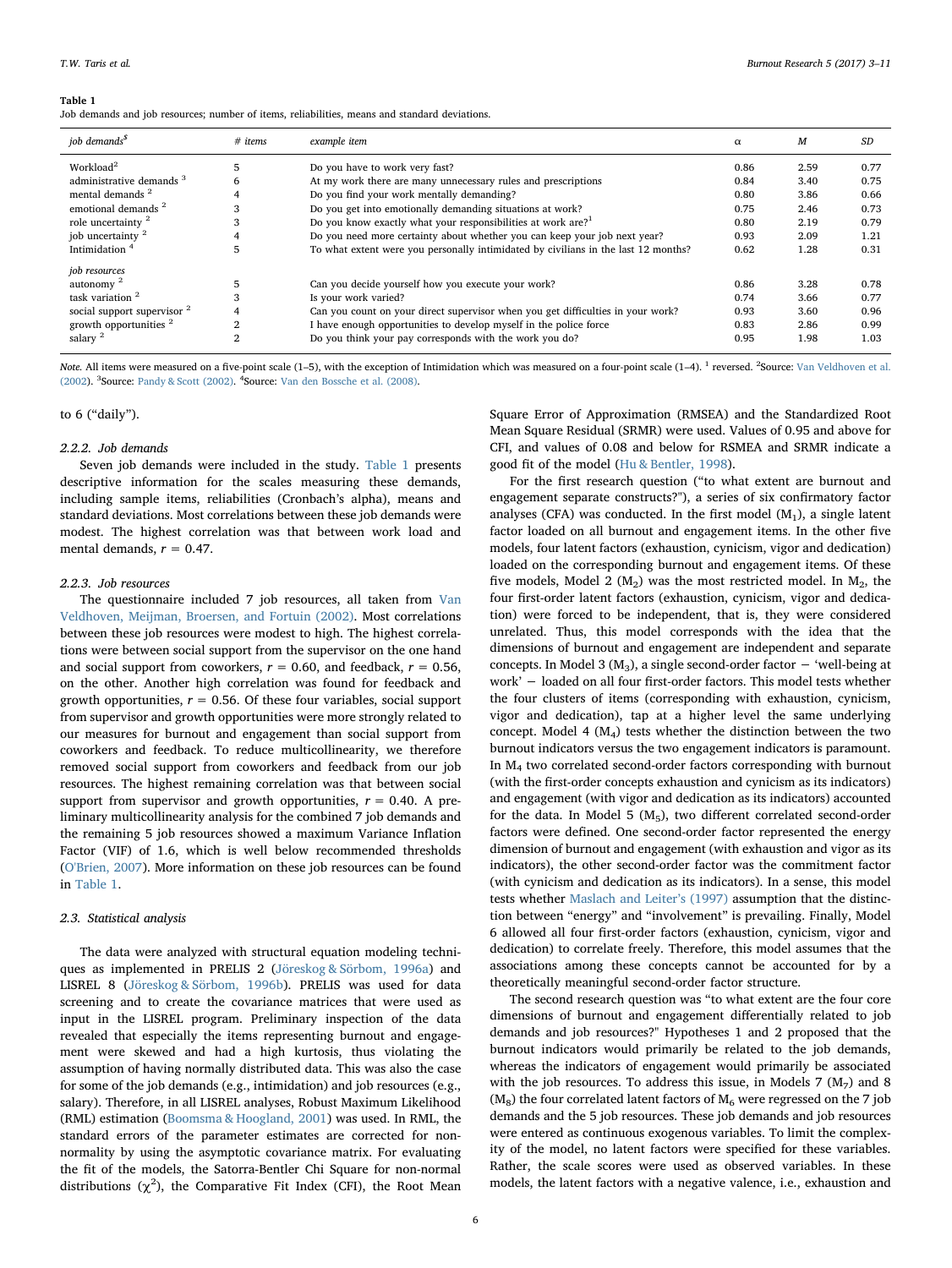<span id="page-4-0"></span>Table 2

Fit of the models in the CFA.

| Model          | Description                                                      | SB $\chi^2$ | df  | p<    | CFI  | <b>RMSEA</b> | <b>SRMR</b> |
|----------------|------------------------------------------------------------------|-------------|-----|-------|------|--------------|-------------|
| $M_1$          | One single latent factor                                         | 5383        | 90  | 0.001 | 0.90 | 0.129        | 0.196       |
| M <sub>2</sub> | Four unrelated latent<br>factors                                 | 2403        | 90  | 0.001 | 0.90 | 0.130        | 0.430       |
| $M_{\rm R}$    | Single second order factor                                       | 629         | 86  | 0.001 | 0.96 | 0.064        | 0.093       |
| $M_4$          | Two second order factors:<br>Burnout vs. Engagement              | 534         | 85  | 0.001 | 0.97 | 0.059        | 0.062       |
| M <sub>5</sub> | Two second order factors:<br>Energy vs. Commitment               | 630         | 85  | 0.001 | 0.97 | 0.065        | 0.100       |
| M <sub>6</sub> | Four related latent factors                                      | 471         | 84  | 0.001 | 0.97 | 0.055        | 0.049       |
| M <sub>7</sub> | Regression on job<br>demands and resources:<br>identical weights | 823         | 252 | 0.001 | 0.99 | 0.038        | 0.060       |
| $M_{\rm R}$    | Regression on job<br>demands and resources:<br>different weights | 726         | 216 | 0.001 | 0.99 | 0.039        | 0.034       |

cynicism, were recoded into low exhaustion and low cynicism by providing negative starting values for the loadings on the items. As a result, the four latent factors all have a positive valence. Moreover, these latent factors are standardized, meaning that their effects can easily be compared. In  $M<sub>7</sub>$  the regression weights of the relationships between the job demands and job resources with the four latent factors were restricted to be equal for each of the four latent factors. So, all job demands and job resources have similar regression weights with low exhaustion, low cynicism, vigor and dedication, suggesting that burnout and engagement are the flipsides of the same coin. In  $M_8$  these equality constraints were lifted, meaning that the effects of the job demands and job resources on the four latent well-being indicators could vary freely, showing whether their effects were contingent on the type of well-being indicator.

# 3. Results

# 3.1. To what extent are burnout and engagement separate constructs?

In addressing this research question, a series of six confirmatory factor-analytic models  $(M_1-M_6)$  was specified, tested and compared. [Table 2](#page-4-0) presents the fit indexes for these models. As this table shows, the fit of both  $M_1$  (with a single first-order factor) and  $M_2$  (with four unrelated first-order factors) was unacceptable, with none of the fit indexes meeting their criterion values. Apparently, the interrelations between the engagement and burnout items cannot adequately be represented by a single latent factor, nor can the four dimensions of burnout and engagement be considered as independent and separate concepts.

All other models ( $M_3$  to  $M_6$ ) showed acceptable fit, although the model with a single second-order factor  $(M_3)$  and the model with two bipolar second-order factors (M5) showed relatively large residuals as evidenced by a high value for SRMR. In  $\rm M_3$  , a single second-order factor loaded on all four first-order factors. Interestingly, in this model the explained variance of the latent first-order factors was 40% for exhaustion, 65% for cynicism, 86% for vigor and 84% for dedication. Apparently, the second-order factor represented well-being better than ill-being at work. In  $M_{5}$ , the two second-order factors (energy and commitment) correlated 0.94 and shared 88% of their variance, and its fit indexes were about equal to or slightly worse than those of  $M_3$ . Apparently, a main distinction between the energetic and the commitment components of well-being at work does not account well for the associations among the indicators of burnout and engagement.

Not only did models  $M_4$  and  $M_6$  fit the data well, they also fitted the data better than models  $M_3$  and  $M_5$ .  $M_4$  distinguished between two major second-order factors corresponding with burnout (with indicators exhaustion and cynicism) and engagement (with indicators vigor

<span id="page-4-1"></span>Table 3

The correlations among the four latent factors in Model 6.

|            | exhaustion | cynicism | vigor |
|------------|------------|----------|-------|
| cynicism   | 0.74       |          |       |
| vigor      | $-0.60$    | $-0.69$  |       |
| dedication | $-0.47$    | $-0.75$  | 0.87  |

Note: All correlations significant at  $p < 0.01$ .

and dedication), respectively. Apparently, the main distinction between the indicators of burnout (exhaustion and cynicism) versus the indicators of engagement (vigor and dedication) works well for this dataset, although it should be noted that the two second-order factors burnout and engagement correlated −0.74, indicating that they have 55% of their variance in common. Model  $M_6$  fitted the data even better,  $\Delta \chi^2(M_4 \cdot M_6)$  with 1 df = 63, p < 0.001, with the other fit indexes being equal or even better than those obtained for  $M_4$ . In  $M_6$  the four first-order factors (exhaustion, cynicism, vigor and dedication) could covary freely. Thus, although the main distinction between engagement and burnout is theoretically and empirically defendable, releasing the distinction between these two main second-order factors resulted in an even better fit to the data.

The correlations among the four latent factors in Model 6 are presented in [Table 3](#page-4-1). At −0.47 the correlation between exhaustion and dedication was relatively modest, the components of burnout (exhaustion and cynicism), and engagement (vigor and dedication) correlated strongly positively (rs were 0.74 and 0.87, respectively), and cynicism and dedication were strongly negatively related ( $r = -0.75$ ). From this confirmatory factor analysis we thus conclude that whereas burnout and engagement can be distinguished empirically, for the major part they are overlapping aspects of worker well-being.

# 3.2. Relationships with job demands and job resources

Our second research question concerned the extent to which the four core dimensions of burnout and engagement (i.e., exhaustion, cynicism, vigor and dedication, as distinguished in model  $M_6$ ) differentially relate to job demands and job resources. To examine this research question, the four correlated latent factors of  $M_6$  were regressed on 7 job demands and 5 job resources. In these models, the latent factors with a negative valence, i.e., exhaustion and cynicism, were reversed. In  $M_7$ , the regression weights of the relationships between the job demands and job resources with the four standardized latent factors were restricted to be equal for each of the four latent factors. In effect, this model assumes that all demands and all resources relate in a similar way to each of the four well-being indicators. Thus,  $M<sub>7</sub>$  assumes that these four indicators are more or less equivalent and interchangeable and that in terms of their presumed antecedents, they do not differ. In Model 8 ( $M_8$ ), these equality constraints were released, meaning that all job demands and job resources could freely influence each of the four latent factors. Comparison of models  $M_7$  and  $M_8$  can thus reveal whether the four dimensions of burnout and engagement should be considered as separate or as largely interchangeable concepts.

[Table 2](#page-4-0) presents the fit indices for  $M_7$  and  $M_8$ . As this table shows, both models had a good fit. Whereas the fit of the unconstrained model M<sub>8</sub> was significantly better than that of M<sub>7</sub>,  $\Delta \chi^2$  (df = 36) = 96,  $p < 0.001$ , on the basis of the other fit indexes it is difficult to unequivocally denote one of these models as having a better fit than the other. Therefore, we conclude that both models adequately describe the relationships with the job demands and job resources. [Table 4](#page-5-0) shows that in  $M<sub>7</sub>$ , the four latent factors indicating the well-being of police officers were negatively related to most job demands and positively related to most job resources. The strongest negative relations with job demands were with high work load ( $\gamma = -0.13$ ) and high role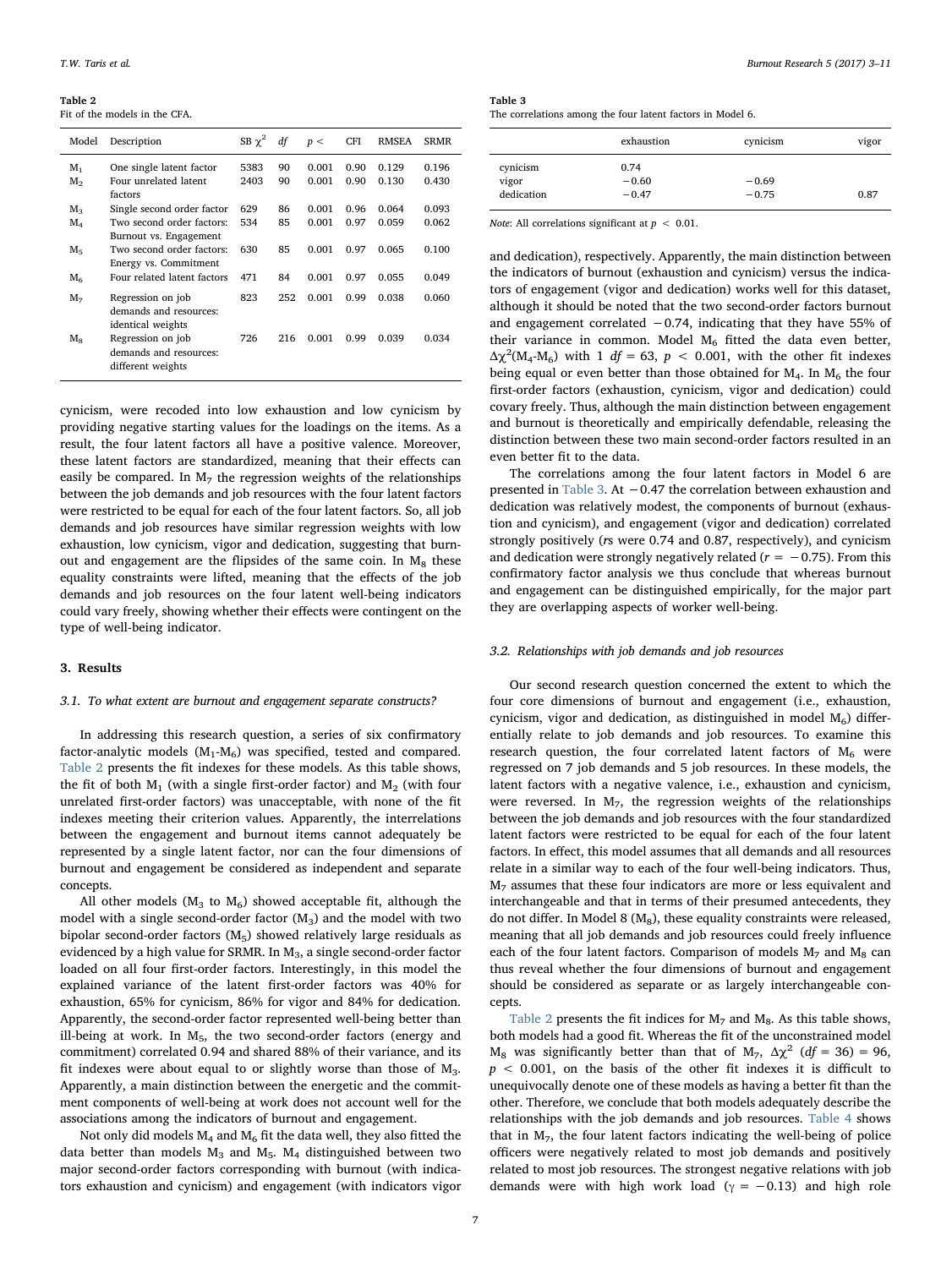#### <span id="page-5-0"></span>Table 4

Completely standardized regression weights (gamma) in the regression of the four latent factors on job demands and job resources.

| Job demands                                         | Model<br>$7^{\#}$ all<br>latent<br>factors | Model $8§$                      |                                |                               |                               |
|-----------------------------------------------------|--------------------------------------------|---------------------------------|--------------------------------|-------------------------------|-------------------------------|
|                                                     |                                            | exhaustion <sup>%</sup>         | cynicism <sup>%</sup>          | vigor                         | dedication                    |
| work load<br>administrative<br>demands              | $-0.13*$<br>$-0.06$                        | $-0.22*$<br>0.01                | $-0.14*$<br>$-0.17*$           | $-0.07$<br>$-0.08$            | $-0.05$<br>$-0.10$            |
| mental demands<br>emotional<br>demands              | $-0.01$<br>$-0.08*$                        | $-0.10*$<br>$-0.15*$            | 0.02<br>$-0.11*$               | 0.02<br>$-0.03$               | 0.08<br>$-0.01$               |
| role uncertainty<br>job uncertainty<br>intimidation | $-0.14*$<br>$-0.03$<br>$-0.00$             | $-0.14*$<br>$-0.08*$<br>$-0.06$ | $-0.13*$<br>$-0.03$<br>$-0.05$ | $-0.15*$<br>$-0.02$<br>0.05   | $-0.14*$<br>0.02<br>0.05      |
| Job resources                                       |                                            |                                 |                                |                               |                               |
| autonomy<br>task variation<br>social support        | 0.01<br>$0.18*$<br>$0.15*$                 | $0.07*$<br>$0.11*$<br>$0.12*$   | $-0.09*$<br>$0.18*$<br>$0.19*$ | $-0.01$<br>$0.17*$<br>$0.15*$ | $-0.03$<br>$0.24*$<br>$0.18*$ |
| supervisor<br>growth<br>opportunities               | $0.22*$                                    | $0.13*$                         | $0.25*$                        | $0.27*$                       | $0.29*$                       |
| salary                                              | $-0.02$                                    | $-0.01$                         | $-0.02$                        | $-0.01$                       | $-0.02$                       |
| $R^2$                                               | 28%                                        | 28%                             | 35%                            | 31%                           | 37%                           |

*Notes:*  $* p < 0.05$ .  $*$  The regression weights were restricted to be equal for all four latent factors (low exhaustion, low cynicism, vigor and dedication). \$ The regression weights were allowed to vary freely. <sup>%</sup> Reversed.

uncertainty ( $\gamma = -0.14$ ). The strongest positive relations with job resources were with growth opportunities ( $\gamma = 0.22$ ) and task variation (γ = 0.18).

When examining the contributions of the job demands and job resources to the separate latent factors of exhaustion, cynicism, vigor and dedication  $(M_8)$ , we found that for all job demands, with the exception of intimidation, higher levels of demands were related to higher levels of exhaustion and/or cynicism. Conversely, only one of the job demands, i.e., role uncertainty, was significantly related to vigor and dedication. These findings are largely in line with the assumptions of the JD-R model, which states that job demands primarily contribute to burnout rather than to engagement (Hypothesis 1 supported).

The contribution of the job resources to exhaustion, cynicism, vigor and dedication was less clear-cut. Although − according to the basic JD-R model − job resources should be mainly related to engagement, in 7 out of 10 cases we found that higher levels of resources were associated with lower levels of burnout (i.e. exhaustion and cynicism). Unexpectedly, high levels of autonomy were related to higher levels of cynicism. Additional analyses showed that autonomy was slightly positively related to cynicism, but after controlling for other job resources that were (more strongly) positively related to both autonomy and low cynicism, autonomy contributed negatively to the regression of low cynicism. As a result, including autonomy in the regression of low cynicism increased the positive contribution of other job resources (e.g., task variation). Thus, autonomy acted as a suppressor of the relationship between cynicism and other job resources. Conversely, in 6 out of 10 cases we found the expected positive associations between the resources in our study and the two engagement indicators (vigor and dedication). For both vigor and dedication, the job resources task variation, social support from the supervisor and growth opportunities contributed significantly. It is noteworthy that autonomy, a commonly studied job resource, did not uniquely contribute to either indicator of work engagement. Overall, the contributions of job resources to the indicators of burnout and engagement were only partly consistent with the predictions of the JD-R model (Hypothesis 2 partly supported).

#### 4. Discussion

The present study was designed to address the conceptual and empirical distinction between burnout and engagement, two commonly-studied indicators of worker well-being. Using a large and high-quality cross-sectional data set of 1535 Dutch police officers holding different types of positions within their corps, we focused on two related questions: (1) To what extent are burnout and engagement separate constructs? And (2) to what extent are the four core dimensions of burnout and engagement differentially related to job demands and job resources?

#### 4.1. Burnout versus engagement

As regards the issue whether burnout and engagement are different constructs, the results obtained in previous research provided mixed evidence. Whereas some studies could clearly and unambiguously distinguish between these two concepts, other studies provided weaker or no evidence for such a distinction. Interestingly, the findings of the current study fit both sets of findings. On the one hand, the confirmatory factor analyses presented in this study show that it is certainly not unreasonable (i.e. theoretically and empirically defendable) to make a main distinction between the indicators of burnout (exhaustion and cynicism) and those of engagement (vigor and dedication). Other models – including the model that (following [Maslach and Leiter,](#page-8-2) [1997\)](#page-8-2) made a main distinction between indicators of energy (i.e. vigor and exhaustion) and commitment (dedication and cynicism), and the model that assumed that all four indicators of burnout and engagement actually tapped a more general concept measuring 'overall worker wellbeing' – clearly did not fit the data as well as the model that distinguished between engagement and burnout.

On the other hand, our factor analyses indicated that the model distinguishing between burnout and engagement was not the model that fitted the data best. The model that did not specify any particular theory-grounded structure for the associations among the four indicators of burnout and engagement resulted in an even better fit to the data. This model − that was not tested in previous confirmatory factoranalytic research on the distinction between burnout and engagement − revealed that although it was possible to make a rough empirical distinction among the indicators of burnout and those of engagement, the correlations among these four indicators were generally high, to the degree where they largely tap the same aspects of worker well-being. Based on the factor-analytic findings only, it is difficult to conclude whether burnout and engagement are really different concepts. Even if this distinction would have been warranted empirically (i.e. if the model distinguishing between burnout and engagement would have been the single best-fitting model), it is unclear whether this distinction would hold water from a substantive point of view, due to the strong relationship between burnout and engagement.

One way of investigating this issue further is to see whether the indicators of burnout and engagement are differentially related to possible antecedents. Thus, to address our second research question we examined how a set of 7 job demands and 5 job resources − mostly tried-and-tested characteristics that are relevant to the general working population − were related to the indicators of burnout and engagement. If the distinction between engagement and burnout is valid, these two concepts should show different patterns of associations with other variables. Mainly drawing on the revised version of the Job demands-Resources model ([Bakker & Demerouti, 2007; Schaufeli & Bakker,](#page-7-3) [2004\)](#page-7-3), we assumed that the two indicators of burnout (or "strain") would primarily be related to the job demands (and less so to the job resources), and that the two indicators of engagement (or "motivation") would be strongly associated with the job resources (but less so to the job demands). Unfortunately, here, too, the findings were mixed. Whereas most job demands included in this study were significantly and as expected associated with the two indicators of burnout (but not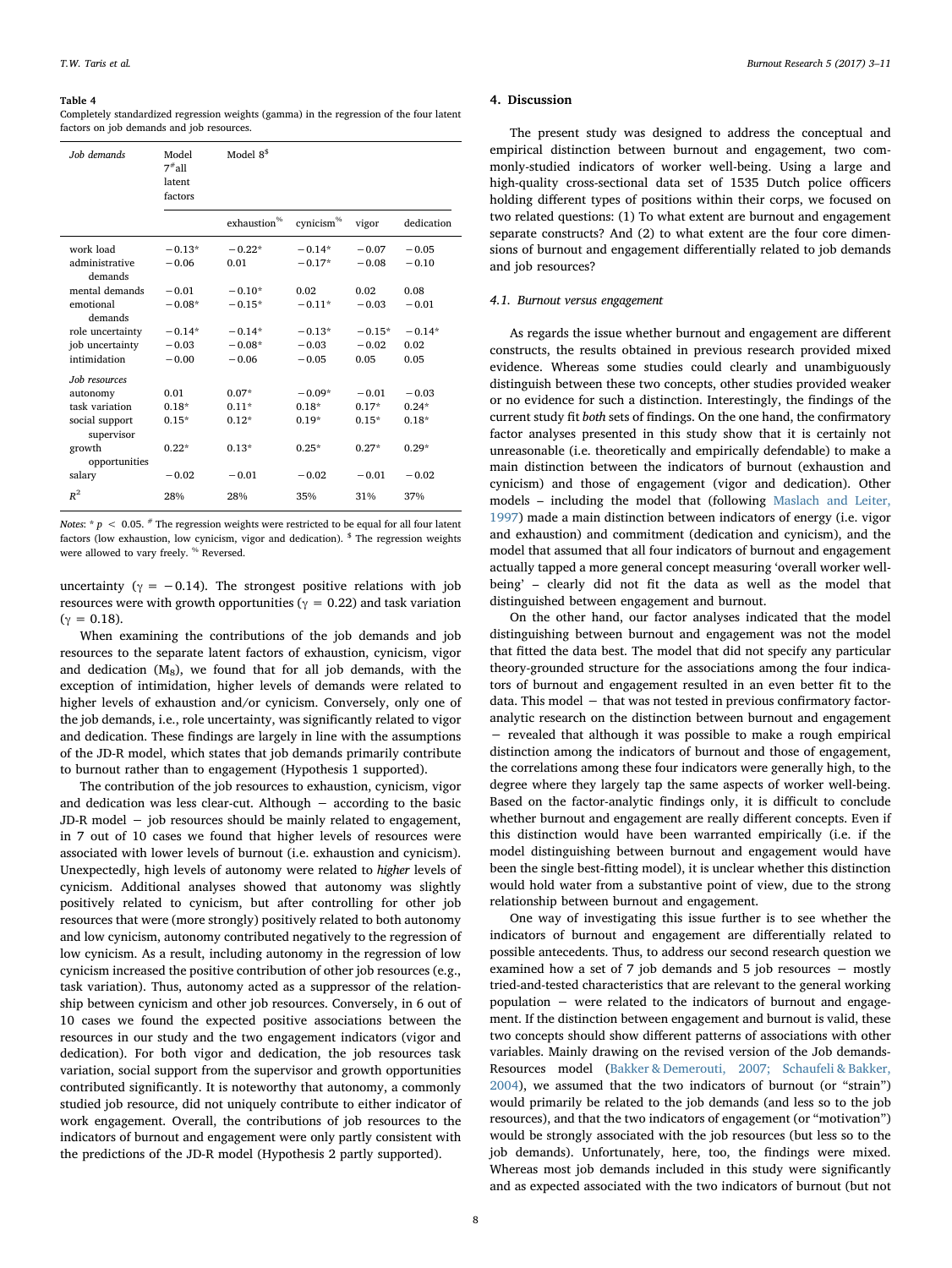with the indicators of engagement), this was not the case for the job resources included in this study. Contrary to our expectations, these resources were equally related to both two burnout indicators, and the two indicators of engagement. These associations were largely, but not fully, in line with the two basic predictions of the JD-R model that demands would be primarily related to burnout and resources to engagement. However, note that effects of resources on burnout were proposed (and confirmed) in [Schaufeli and Bakker](#page-8-5)'s (2004) reconceptualization of the JD-R model. In this sense the findings obtained here for the resources are in line with at least part of the findings reported for more elaborate versions of the JD-R model than the "bare bones" version of the JD-R model tested here.

Note that the degree to which the predictions of the JD-R model were confirmed is only indirectly relevant to the main goal of this study, which was to examine whether burnout and engagement are really different concepts. The factor analyses conducted for this study did not provide compelling evidence for a strong conceptual distinction between these two concepts. Neither was there clear evidence that the four indicators of (low) burnout and engagement, i.e., low exhaustion, low cynicism, vigor and dedication, were differentially related to job demands and job resources. Indeed, our structural analyses showed that the model in which the effects of the work characteristics on the four indicators were constrained to be equal for each indicator fitted the data about as good as the model in which these effects could vary across indicators. However, when focusing on these unconstrained effects, it is noteworthy (and in line with the JD-R model) that job demands were consistently related to the indicators of burnout but not with indicators of engagement. This suggests that − if a valid distinction between burnout and engagement could be made − it would lie in their associations with job demands, rather than in their relationship with job resources. Nevertheless, we do not wish to overstate the differences in the relationships between the indicators of burnout and engagement with job demands, since the model in which all job demands and job resources related similarly to all four indicators of employee well-being received as much support as the model that differentiated between these indicators. We therefore conclude that also with regard to the relationships with job demands and job resources, no compelling evidence was found for the distinction between burnout and engagement.

#### 4.2. Study limitations

Four main limitations and venues for future research of this study are worth discussing. Firstly, this research drew on a large, yet crosssectional data set employing self-report measures. The cross-sectional nature of the data obviously limits the possibility to draw causal inferences. However, note that this study aimed to examine the distinction between burnout and engagement, both factor-analytically and in terms of the correlates of these concepts. We acknowledge that the associations between job characteristics on the one hand and burnout and engagement on the other hand have often been interpreted in causal terms (e.g., [Schaufeli & Bakker, 2004\)](#page-8-5), but for the purpose of the current study it is irrelevant whether these associations reflect true causal effects or that they merely represent statistical associations. The fact that all data were collected using self-report measures might have led to an inflation of the correlations among the study variables due to common method variance (Podsakoff, [MacKenzie, Podsako](#page-8-33)ff & Lee, [2003;](#page-8-33) [Spector, 2006](#page-8-34)). However, the magnitude of the associations between demands, resources, burnout indicators and engagement indicators varied, lending little credence to the notion that these associations would be largely due to the effect of a single underlying method factor.

Secondly, in a study on the distinctiveness of burnout and engagement it may be considered a serious limitation to measure these concepts with abbreviated scales (as was the case for engagement) and not including all dimensions of these instruments (as was the case

for both engagement and burnout). On the one hand, this issue relates to the question whether in this case it is permissible to use abbreviated scales for engagement. Although the reliability of the two three-item indicators of vigor and dedication was excellent (with Cronbach's alphas of 0.88 and 0.90, respectively), using the full scales would likely have resulted in even higher reliabilities, possibly leading to slightly stronger associations with the job characteristics in this study. However, as the reliability of the three-item measures used here was already excellent, it seems implausible that using the full scales would have resulted in major changes of the conclusions of this study. Moreover, note that the items used in the current study were selected by [Schaufeli et al. \(2006\)](#page-8-24) as being the most characteristic items for its dimensions, that is, these items tap the core of this concept. Whereas adding more items might result in a broader coverage of engagement, one may ask whether this would also result in a conceptually better and/ or more valid measurement of the engagement dimensions; insofar as these additional items would go beyond the core of engagement, they could even be considered to merely add noise to its measurement. Thus, overall we argue that neither empirically nor conceptually there is a need to use the full engagement scale in examining its relations with burnout and work characteristics. On the other hand, this issue pertains to the question as to what "burnout" and "engagement" really involve. Specifically, is "absorption" ("efficacy") really a central element of engagement (burnout)? This issue has been addressed in several studies (e.g., [\(Bakker et al., 2008; Demerouti et al., 2010](#page-7-0)), concluding that whereas vigor and dedication are the two core elements of engagement, absorption is less central to this concept. In a similar vein, exhaustion and cynicism are considered the two central dimensions of burnout, with professional efficacy not being a core concept of burnout ([Demerouti et al., 2010; Gonzales-Roma et al., 2006; Lee & Ashforth,](#page-8-16) [1996\)](#page-8-16). Thus, the approach taken here – by focusing on the two core components of both burnout and engagement – does not seem unreasonable.

Thirdly, one may ask whether the current approach to analyzing the data is optimal for the research questions at hand. The associations among items tapping different concepts have recently been studied by fitting so-called bifactor models ([Reise, 2012](#page-8-35)) to the data, in which the covariations among the items are accounted for by a single general factor that reflects the common variance among all scale items, and "group" factors that reflect additional common variance among specific clusters of items (e.g. items tapping "exhaustion/vigor" versus items tapping "dedication/cynicism"). In this vein it is possible to study relatively subtle patterns of associations among clusters of items, even if at a higher level all items are highly correlated. However, the aim of the current study was not to see whether something unique to burnout or engagement remains after taking into account that the items of these concepts largely cover the same conceptual domains, but rather to examine whether well-used measures of engagement and burnout tap clearly different concepts or whether in everyday life they largely measure the same underlying dimensions. The approach taken here − using confirmatory factor analysis and focusing on differences in the patterns of associations between the burnout/engagement dimensions on the one hand and work characteristics on the other − is consistent with this goal.

Finally, the current study was conducted among a relatively homogenous group of occupations, namely that of those working in police organizations. Organizations attract specific types of applicants, increasing the similarity of the personnel working in a particular organization (e.g., [Ployhart & Schmitt, 2008\)](#page-8-36), and it is likely that this also applies to the police organization with its strong and distinctive organizational culture and high level of public exposure ([Boke & Nalla,](#page-8-37) [2009\)](#page-8-37). If this is correct, due to restriction-of-range effects the results reported in this study may be underestimations of the true associations among job characteristics, burnout and engagement. To some degree this is compensated for by the large sample size of this study (i.e. even small effects will be detected) and by the fact that, due to the stratified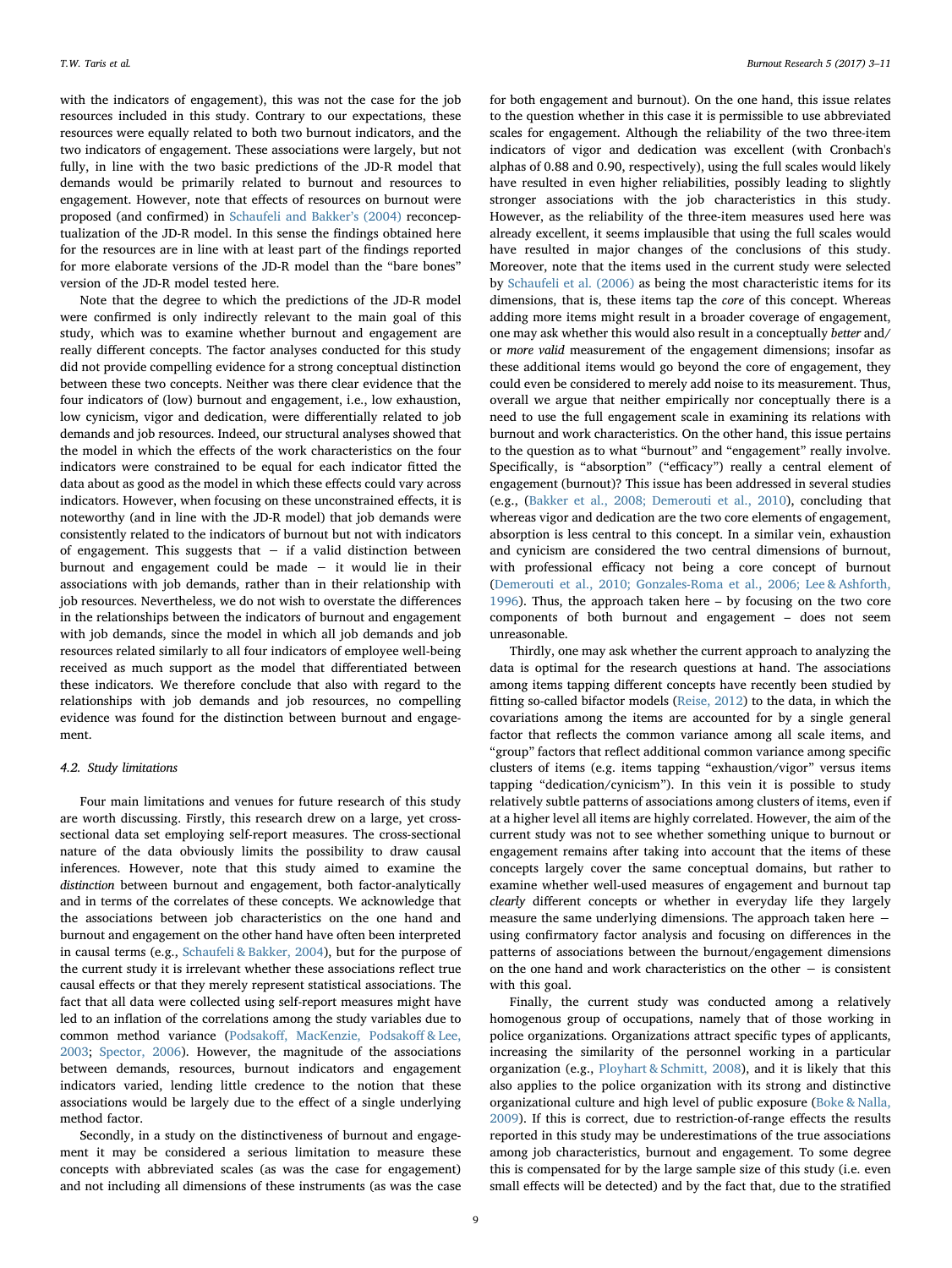nature of this sample, staff holding different types of jobs were included in this study, including some 40% administrative and support staff and high-level managerial jobs (inspectors and commissioners). Thus, although this study was conducted within one particular group of occupations, there was still considerable variation among the participants in terms of the characteristics of their jobs.

It is an interesting question whether the specific nature of the sample may have influenced our finding that the distinction between the dimensions of engagement on the one hand and those of burnout on the other was not as clear as reported in previous research on this issue. Earlier work on the distinction between burnout and engagement has tended to rely on samples of white-collar workers (e.g., [Gonzalez-Roma](#page-8-15) [et al., 2006; Schaufeli & Bakker, 2004; Schaufeli et al., 2008;](#page-8-15) [Schaufeli & Salanova, 2007](#page-8-15)) and university students ([Schaufeli et al.,](#page-8-4) [2002; Schaufeli & Salanova, 2007\)](#page-8-4) − types of jobs (if one can speak about a "job" in the case of students) that primarily involve high mental and cognitive demands and in which the mean level of education will often have been above average. Conversely, the largest part of the current sample will have conducted tasks that to a considerable degree or even primarily involve high physical demands, and includes a relatively high proportion of low-education participants. Although we know that differences in educational level tend to affect participants' responses to questionnaire items (e.g., [Costello and Roodenburg, 2015](#page-8-38)), similar evidence for response bias due to the nature of jobs is absent. Thus, it is up to future research to show whether the difference between the factor-analytic findings reported in the present study and those of earlier research are due to chance, to differences among samples or the jobs involved, or to the fact that previous research did not systematically examine all models tested in the present study.

# 4.3. Theoretical and practical implications

The present study extends previous research in at least three ways. First, our findings indicate that the distinction between burnout and engagement is more elusive than appeared in the early studies on this distinction as well as in studies testing the revised JD-R model (in which a main distinction was made between a health impairment process, relating job demands to health issues/burnout, and a motivational process, relating job resources to motivation/engagement). More recent research has suggested that the distinction between two separate concepts (burnout and engagement) and two processes (motivation and health impairment) may be too simple ([Crawford et al., 2010](#page-8-18)). Conversely, the findings reported here suggest that things may actually be simpler than proposed in the JD-R model, in that the theoretical distinction between burnout and engagement was empirically not convincingly confirmed (cf. [Cole et al., 2012](#page-8-0)). Of course, it cannot be denied that phenomenologically the absence of burnout does not imply the presence of engagement and vice versa [\(Leon et al., 2015; Schaufeli](#page-8-1) [et al., 2002\)](#page-8-1), but the findings obtained for the current sample suggest that the similarities of these concepts may in some cases be larger than their differences.

Second, the present study is in line with earlier doubts on the assumption that the associations between various job characteristics and burnout/engagement can be accounted for by two underlying processes, the motivation process (for the associations between job demands and burnout) and the health impairment process (for the associations between job resources and engagement). To some degree this notion has already been incorporated in recent formulations of the JD-R model that allow for interactions of demands and resources in affecting outcomes and even for different types of demands (e.g., [Bakker et al., 2014\)](#page-7-1). However, the main distinction between two separate processes is still maintained in these models. On the basis of the present findings one might argue that the distinction between two separate processes is perhaps not as clear-cut as suggested initially. That is, if the notion that the relationships between job demands and job resources with indicators of both burnout and engagement are largely

similar is valid, it follows that the motivational and strain processes in the JD-R model may have more in common than initially suggested.

Finally, the present study indicated that the job demands and the job resources included in this study varied in their associations with the outcome variables [\(Table 4\)](#page-5-0). In past research on the JD-R model such differences in the effects of various demand and resource variables may have remained invisible, because the job demands included in these studies were often considered indicators of a single latent "demand" factor and all resources as indicators of a single latent "resource" factor. In these studies, the focus was on what these concepts had in common, rather than on their conceptual differences. However, the deconstructivist approach taken in the present study  $-$  focusing on the separate job demands and job resources, rather than on broad amalgamates of "resources" and "demands" − showed that our demands and resources varied in the magnitude of their associations with burnout and engagement. This suggests that in order to understand the associations between demands and resources on the one hand and outcomes on the other more fully, it may be beneficial to focus on the effects of specific demands and resources on a study's outcomes (cf. [Bakker, Van](#page-7-4) [Veldhoven, & Xanthopoulou, 2010;](#page-7-4) [Van Veldhoven, Taris, de](#page-8-39) [Jonge, & Broersen, 2005](#page-8-39)).

From a practical point of view, the current study suggests that the differences between engagement and burnout should not be exaggerated; both concepts appear to have much in common, both in terms of their (job-related) antecedents and in terms of their measurement. For practice, this suggests that shorter questionnaires may be used to measure employees' health and wellbeing in organizations. This also means that there is no need to be overly dogmatic in devising interventions to increase employee health and well-being. Although the JD-R model prescribes that health issues should primarily be addressed by decreasing demands and that motivation is best increased by increasing resources ([Bakker & Demerouti, 2007\)](#page-7-3), it seems that an intervention that addresses job demands (resources) may also have beneficial effects on motivation/engagement (health/burnout). For example, the current study suggests that an intervention that promotes the growth opportunities or reduces the role uncertainty experienced in a job could boost engagement as well as mitigate burnout.

# 4.4. Conclusions

Summarizing, the factor analyses presented in the current study showed that the distinction between burnout and engagement is not as clear as is sometimes suggested. Moreover, the indicators of burnout and those of engagement did not show a clearly different pattern in terms of their job-related correlates (i.e. demands and resources), and these patterns of associations only partly corresponded with previous theorizing on the antecedents of burnout and engagement. We conclude that burnout and engagement are overlapping concepts and that the conceptual and empirical differences should not be overestimated. Moreover, it could be advantageous for future research to reconsider the processes linking specific demands and specific resources to outcomes, rather than to assume that these processes are the same for different demands and resources.

# References

- <span id="page-7-3"></span>[Bakker, A. B., & Demerouti, E. \(2007\). The Job demands-Resources model: State of the](http://refhub.elsevier.com/S2213-0586(16)30055-9/sbref0005) art. [Journal of Managerial Psychology](http://refhub.elsevier.com/S2213-0586(16)30055-9/sbref0005), 22, 309–328.
- <span id="page-7-2"></span>[Bakker, A. B., Demerouti, E., & Verbeke, W. \(2004\). Using the job demands-resources](http://refhub.elsevier.com/S2213-0586(16)30055-9/sbref0010) [model to predict burnout and performance.](http://refhub.elsevier.com/S2213-0586(16)30055-9/sbref0010) Human Resource Management, 43, 83–[104.](http://refhub.elsevier.com/S2213-0586(16)30055-9/sbref0010)
- <span id="page-7-0"></span>[Bakker, A. B., Schaufeli, W. B., Leiter, M. P., & Taris, T. W. \(2008\). Work engagement: An](http://refhub.elsevier.com/S2213-0586(16)30055-9/sbref0015) [emerging concept in occupational health psychology.](http://refhub.elsevier.com/S2213-0586(16)30055-9/sbref0015) Work & Stress, 22, 187–200.
- <span id="page-7-4"></span>[Bakker, A. B., Van Veldhoven, M. J. P. M., & Xanthopoulou, D. \(2010\). Beyond the](http://refhub.elsevier.com/S2213-0586(16)30055-9/sbref0020) [demand-control model: Thriving on high job demands and resources.](http://refhub.elsevier.com/S2213-0586(16)30055-9/sbref0020) Journal of [Personnel Psychology](http://refhub.elsevier.com/S2213-0586(16)30055-9/sbref0020), 9, 3–16.
- <span id="page-7-1"></span>[Bakker, A. B., Demerouti, E., & Sanz-Vergel, A. I. \(2014\). Burnout and work engagement:](http://refhub.elsevier.com/S2213-0586(16)30055-9/sbref0025) The JD-R approach. [Annual Review of Organizational Psychology and Organizational](http://refhub.elsevier.com/S2213-0586(16)30055-9/sbref0025)